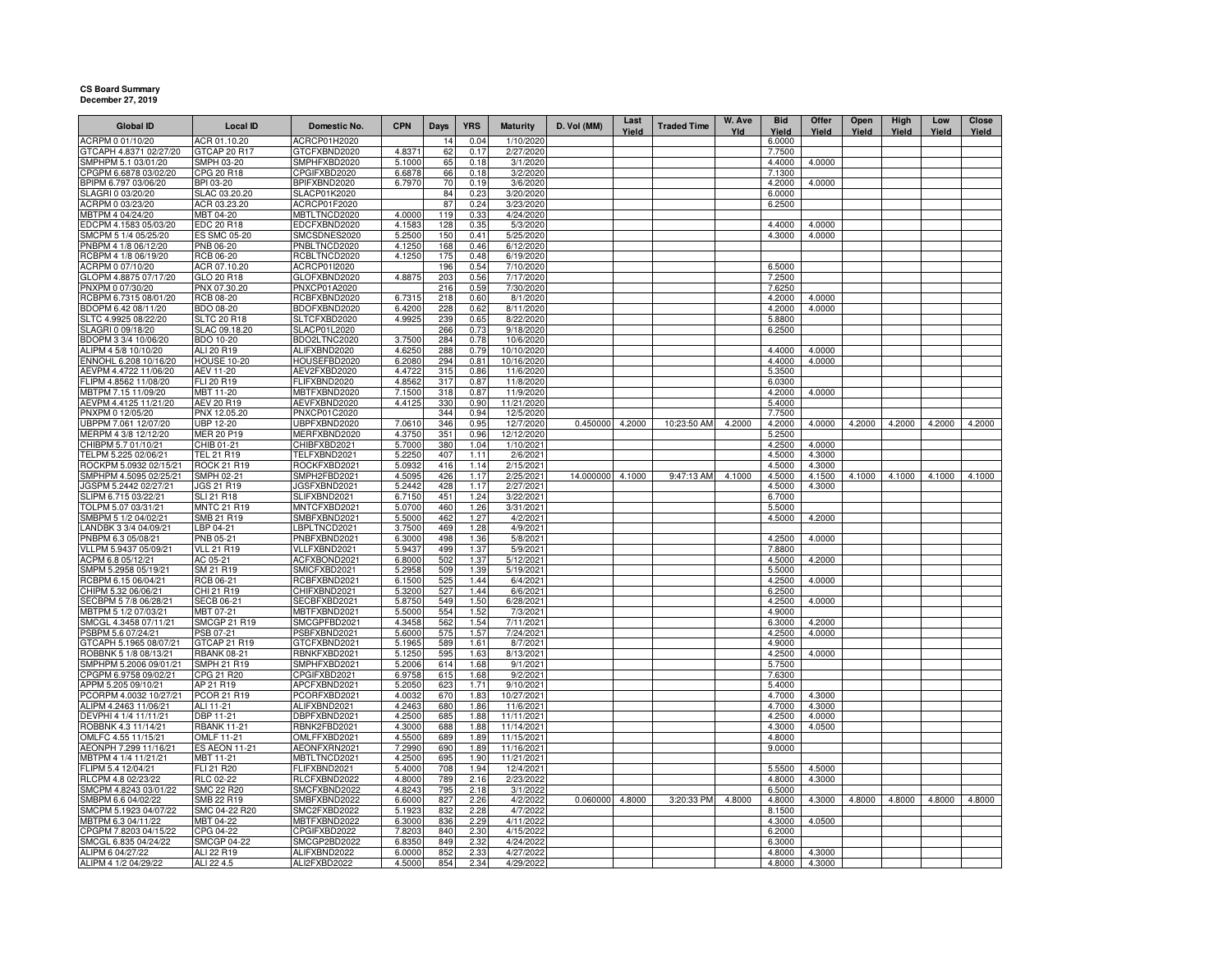| <b>Global ID</b>                               | <b>Local ID</b>                  | Domestic No.                 | <b>CPN</b>       | Days         | <b>YRS</b>   | <b>Maturity</b>        | D. Vol (MM)     | Last<br>Yield | <b>Traded Time</b> | W. Ave<br>Yld | <b>Bid</b><br>Yield | Offer<br>Yield   | Open<br>Yield | High<br>Yield | Low<br>Yield | Close<br>Yield |
|------------------------------------------------|----------------------------------|------------------------------|------------------|--------------|--------------|------------------------|-----------------|---------------|--------------------|---------------|---------------------|------------------|---------------|---------------|--------------|----------------|
| PSBPM 3 1/2 04/30/22                           | PSB 04-22                        | PSBLTNCD2022                 | 3.5000           | 855          | 2.34         | 4/30/2022              |                 |               |                    |               |                     |                  |               |               |              |                |
| SMPHPM 6.2223 05/17/22                         | SMPH 05-22                       | SMPHFXBD2022                 | 6.2223           | 872          | 2.39         | 5/17/2022              |                 |               |                    |               | 4.8000              | 4.2000           |               |               |              |                |
| CHIBPM 3 1/4 05/18/22                          | CHIB 05-22<br><b>SLTC 22 R20</b> | CHIBLTNC2022<br>SLTCFXBD2022 | 3.2500           | 873<br>877   | 2.39         | 5/18/2022<br>5/22/2022 |                 |               |                    |               | 4.8000              |                  |               |               |              |                |
| SLTC 5.5796 05/22/22<br>UBPPM 6 06/03/22       | JBP 06-22                        | UBPFXBND2022                 | 5.5796<br>6.0000 | 889          | 2.40<br>2.43 | 6/3/2022               |                 |               |                    |               | 4.3000              | 4.3000<br>4.0500 |               |               |              |                |
| PNBPM 3 1/4 06/06/22                           | PNB 06-22                        | PNBLTNCD2022                 | 3.2500           | 892          | 2.44         | 6/6/202                |                 |               |                    |               |                     |                  |               |               |              |                |
| BPIFAM 4.3 06/16/22                            | <b>BFSB 06-22</b>                | BFSBFXBD2022                 | 4.3000           | 902          | 2.47         | 6/16/2022              | 2.000000        | 4.3000        | 11:57:48 AM        | 4.3000        | 4.3000              | 4.0500           | 4.3000        | 4.3000        | 4.3000       | 4.3000         |
| ENNOHL 6.131 07/16/22                          | <b>HOUSE 22 R20</b>              | HOUSEFBD2022                 | 6.1310           | 932          | 2.55         | 7/16/2022              |                 |               |                    |               | 7.3800              |                  |               |               |              |                |
| SMPM 6.9442 07/16/22                           | SM 22 R19                        | SMICFXBD2022                 | 6.9442           | 932          | 2.55         | 7/16/2022              |                 |               |                    |               | 4.8000              | 4.2000           |               |               |              |                |
| AEVPM 5.0056 08/06/22                          | <b>AEV 22 R20</b>                | AEVFXBND2022                 | 5.0056           | 953          | 2.61         | 8/6/2022               |                 |               |                    |               | 5.7500              |                  |               |               |              |                |
| FLIPM 5.3567 08/20/22<br>EWPM 4 09/21/22       | <b>FLI 22 R20</b><br>EW 09-22    | FLIFXBND2022<br>EWBLTNCD2022 | 5.3567<br>4.0000 | 967<br>999   | 2.65<br>2.74 | 8/20/2022<br>9/21/2022 |                 |               |                    |               | 6.3800              | 4.5000           |               |               |              |                |
| PNBPM 3 3/4 10/27/22                           | PNB 10-22                        | PNB2LTNC2022                 | 3.7500           | 1035         | 2.83         | 10/27/2022             |                 |               |                    |               |                     |                  |               |               |              |                |
| AUBPM 4 5/8 11/07/22                           | AUB 11-22                        | AUBFXBND2022                 | 4.6250           | 1046         | 2.86         | 11/7/2022              |                 |               |                    |               | 4.4000              | 4.1000           |               |               |              |                |
| RCBPM 4.426 11/13/22                           | <b>RCB 11-22</b>                 | RCBFXBND2022                 | 4.4260           | 1052         | 2.88         | 11/13/2022             |                 |               |                    |               | 4.4000              | 4.1000           |               |               |              |                |
| CHIBPM 3.65 12/02/22                           | CHIB 12-22                       | CHIB2LTN2022                 | 3.6500           | 1071         | 2.93         | 12/2/2022              |                 |               |                    |               |                     |                  |               |               |              |                |
| ROBBNK 4 1/8 12/16/22                          | <b>RBANK 12-22</b>               | RBANKLTN2022                 | 4.1250           | 1085         | 2.97         | 12/16/2022             |                 |               |                    |               |                     |                  |               |               |              |                |
| SMCGL 5 3/8 12/22/22                           | <b>SMCGP 22 R20</b>              | SMCGPFBD2022                 | 5.3750           | 1091         | 2.99         | 12/22/2022             |                 |               |                    |               | 6.8300              |                  |               |               |              |                |
| LIPM 5.0496 01/07/23                           | CPI 01-23 R20                    | CPIFXBND2023                 | 5.0496           | 1107<br>1142 | 3.03         | 1/7/2023               |                 |               |                    |               | 5.6500              |                  |               |               |              |                |
| RCBPM 3 3/4 02/11/23<br>BDOPM 3 5/8 02/18/23   | RCB 02-23<br>BDO 02-23           | RCBLTNCD2023<br>BDOLTNCD2023 | 3.7500<br>3.6250 | 1149         | 3.13<br>3.15 | 2/11/2023<br>2/18/2023 |                 |               |                    |               |                     |                  |               |               |              |                |
| GTCAPH 5.0937 02/27/23                         | GTCAP 23 R20                     | GTCFXBND2023                 | 5.0937           | 1158         | 3.17         | 2/27/2023              |                 |               |                    |               | 8.0000              |                  |               |               |              |                |
| SMPHPM 5.663 03/01/23                          | SMPH 23 R21                      | SMPHFXBD2023                 | 5.6630           | 1160         | 3.18         | 3/1/2023               |                 |               |                    |               | 6.0000              |                  |               |               |              |                |
| SMCPM 6 1/4 03/19/23                           | SMC 23 R21                       | SMCFXBND2023                 | 6.2500           | 1178         | 3.23         | 3/19/2023              |                 |               |                    |               | 4.9000              | 4.3500           |               |               |              |                |
| MBTPM 4 1/2 04/24/23                           | MBT 04-23                        | MBTFXBND2023                 | 4.5000           | 1214         | 3.32         | 4/24/2023              |                 |               |                    |               | 4.5000              | 4.2000           |               |               |              |                |
| PNBPM 3 7/8 04/26/23                           | PNB 04-23                        | PNBLTNCD2023                 | 3.8750           | 1216         | 3.33         | 4/26/2023              |                 |               |                    |               |                     |                  |               |               |              |                |
| EDCPM 4.7312 05/03/23                          | EDC 23 R19                       | EDCFXBND2023                 | 4.7312           | 1223         | 3.35         | 5/3/2023               |                 |               |                    |               | 4.9000              |                  |               |               |              |                |
| ECBPM 3 7/8 05/08/23<br>BPIPM 3 3/4 05/24/23   | SECB 05-23<br>BPI 05-23          | SECBLTNC2023<br>BPILTNCD2023 | 3.8750<br>3.7500 | 1228<br>1244 | 3.36<br>3.41 | 5/8/2023<br>5/24/2023  |                 |               |                    |               |                     |                  |               |               |              |                |
| ACPM 3.92 07/07/23                             | AC 23 R22                        | ACFXBOND2023                 | 3.9200           | 1288         | 3.53         | 7/7/2023               |                 |               |                    |               | 5.7500              |                  |               |               |              |                |
| SMCGL 4.7575 07/11/23                          | <b>SMCGP 23 R21</b>              | SMCGPFBD2023                 | 4.7575           | 1292         | 3.54         | 7/11/202               |                 |               |                    |               | 6.7000              |                  |               |               |              |                |
| GLOPM 5.2792 07/17/23                          | GLO 23 R20                       | GLOFXBND2023                 | 5.2792           | 1298         | 3.55         | 7/17/2023              |                 |               |                    |               | 4.9000              |                  |               |               |              |                |
| SMCGL 6 3/4 08/17/23                           | SMCGP 08-23 R21                  | SMCGP2BD2023                 | 6.7500           | 1329         | 3.64         | 8/17/2023              |                 |               |                    |               | 7.5750              |                  |               |               |              |                |
| UBPPM 4 3/8 08/21/23                           | UBP 08-23                        | UBPLTNCD2023                 | 4.3750           | 1333         | 3.65         | 8/21/2023              |                 |               |                    |               |                     |                  |               |               |              |                |
| MBTPM 3 1/2 09/19/23                           | MBT 09-23                        | MBTLTNCD2023                 | 3.5000           | 1362         | 3.73         | 9/19/2023              |                 |               |                    |               |                     |                  |               |               |              |                |
| ALIPM 7.0239 10/05/23<br>ALIPM 3.8915 10/07/23 | ALI 23 R21<br>ALI 23 R22         | ALI2FXBD2023<br>ALIFXBND2023 | 7.0239<br>3.8915 | 1378<br>1380 | 3.77<br>3.78 | 10/5/2023<br>10/7/2023 | 0.250000        | 5.2500        | 9:50:45 AM         | 5.2500        | 6.0000<br>5.9250    |                  | 5.2500        | 5.2500 5.2500 |              | 5.2500         |
| PCORPM 4.5219 10/27/23                         | PCOR 23 R21                      | PCORFXBD2023                 | 4.5219           | 1400         | 3.83         | 10/27/2023             |                 |               |                    |               | 7.6300              |                  |               |               |              |                |
| SECBPM 4 1/2 11/02/23                          | <b>SECB 11-23</b>                | SECB2LTN2023                 | 4.5000           | 1406         | 3.85         | 11/2/2023              |                 |               |                    |               |                     |                  |               |               |              |                |
| BDOPM 4 3/8 11/07/23                           | BDO 11-23                        | BDO2LTNC2023                 | 4.3750           | 1411         | 3.86         | 11/7/2023              |                 |               |                    |               |                     |                  |               |               |              |                |
| FLIPM 5.4333 11/08/23                          | FLI 23 R20                       | FLIFXBND2023                 | 5.4333           | 1412         | 3.87         | 11/8/2023              |                 |               |                    |               | 5.5500              |                  |               |               |              |                |
| AEONPH 7.695 11/16/23                          | <b>ES AEON 11-23</b>             | AEONFXRN2023                 | 7.6950           | 1420         | 3.89         | 11/16/2023             |                 |               |                    |               | 9.2500              |                  |               |               |              |                |
| AEVPM 4.6188 11/21/23                          | <b>AEV 23 R20</b>                | AEVFXBND2023                 | 4.6188           | 1425         | 3.90         | 11/21/2023             |                 |               |                    |               | 6.2500              |                  |               |               |              |                |
| EWPM 4 5/8 12/07/23<br>SMPM 5.159 12/09/23     | EW 12-23<br>SM 23 R21            | EWBLTNCD2023<br>SMICFXBD2023 | 4.6250<br>5.1590 | 1441<br>1443 | 3.95<br>3.95 | 12/7/2023<br>12/9/2023 |                 |               |                    |               | 4.9000              | 4.3500           |               |               |              |                |
| VLLPM 8 12/21/23                               | <b>VLL 23 R21</b>                | VLLFXBND2023                 | 8.0000           | 1455         | 3.98         | 12/21/2023             |                 |               |                    |               | 7.0000              |                  |               |               |              |                |
| CHIBPM 4.55 01/12/24                           | CHIB 01-24                       | CHIBLTNC2024                 | 4.5500           | 1477         | 4.04         | 1/12/2024              |                 |               |                    |               |                     |                  |               |               |              |                |
| ROBBNK 4 7/8 01/16/24                          | <b>RBANK 01-24</b>               | RBANKLTN2024                 | 4.8750           | 1481         | 4.06         | 1/16/2024              |                 |               |                    |               |                     |                  |               |               |              |                |
| FDCPM 6.1458 01/24/24                          | FDC 24 R21                       | FDCFXBND2024                 | 6.1458           | 1489         | 4.08         | 1/24/2024              |                 |               |                    |               | 6.2500              |                  |               |               |              |                |
| APPM 7.5095 01/25/24                           | AP 24 R22                        | APCFXBND2024                 | 7.5095           | 1490         | 4.08         | 1/25/2024              | 0.250000 5.0500 |               | 9:55:31 AM         | 5.0500        | 5.7500              |                  | 5.0500        | 5.0500        | 5.0500       | 5.0500         |
| ALIPM 5 01/30/24                               | ALI 24 R20                       | ALIFXBND2024                 | 5.0000           | 1495         | 4.09         | 1/30/2024              |                 |               |                    |               | 4.9000              | 4.3500           |               |               |              |                |
| TELPM 5.2813 02/06/24<br>PSBPM 5 02/09/24      | <b>TEL 24 R21</b><br>PSB 02-24   | TELFXBND2024<br>PSBLTNCD2024 | 5.2813<br>5.0000 | 1502<br>1505 | 4.11<br>4.12 | 2/6/2024<br>2/9/2024   |                 |               |                    |               | 6.7500              |                  |               |               |              |                |
| JGSPM 5.3 02/27/24                             | JGS 24 R20                       | JGSFXBND2024                 | 5.3000           | 1523         | 4.17         | 2/27/2024              |                 |               |                    |               | 6.7500              |                  |               |               |              |                |
| SMCPM 5.284 03/01/24                           | <b>SMC 24 R22</b>                | SMCFXBND2024                 | 5.2840           | 1526         | 4.18         | 3/1/2024               |                 |               |                    |               | 7.0000              |                  |               |               |              |                |
| STIEPM 5.8085 03/23/24                         | STIESG 24 R22                    | STIGFXBD2024                 | 5.8085           | 1548         | 4.24         | 3/23/2024              |                 |               |                    |               | 6.2000              |                  |               |               |              |                |
| MEGPM 5.3535 03/28/24                          | <b>MEG 24 R22</b>                | MEGFXBND2024                 | 5.3535           | 1553         | 4.25         | 3/28/2024              |                 |               |                    |               | 6.8500              |                  |               |               |              |                |
| RCBPM 5 1/2 03/28/24                           | <b>RCB 03-24</b>                 | RCBLTNCD2024                 | 5.5000           | 1553         | 4.25         | 3/28/2024              |                 |               |                    |               |                     |                  |               |               |              |                |
| TOLPM 5 1/2 03/31/24                           | <b>MNTC 24 R21</b>               | MNTCFXBD2024                 | 5.5000           | 1556         | 4.26         | 3/31/2024              |                 |               |                    |               | 7.1250<br>7.9000    |                  |               |               |              |                |
| SMBPM 6 04/02/24<br>MBTPM 5 3/8 04/04/24       | SMB 24 R21<br>MBT 04-24          | SMBFXBND2024<br>MBT2LTNC2024 | 6.0000<br>5.3750 | 1558<br>1560 | 4.27<br>4.27 | 4/2/2024<br>4/4/2024   |                 |               |                    |               |                     |                  |               |               |              |                |
| PBC 5 5/8 04/08/24                             | <b>PBCOM 04-24</b>               | PBCOMLTN2024                 | 5.6250           | 1564         | 4.28         | 4/8/2024               |                 |               |                    |               |                     |                  |               |               |              |                |
| PCORPM 7.8183 04/19/24                         | <b>PCOR 24 R22</b>               | PCORFXBD2024                 | 7.8183           | 1575         | 4.31         | 4/19/2024              |                 |               |                    |               | 5.4000              |                  |               |               |              |                |
| SMCGL 7.1783 04/24/24                          | SMCGP 04-24 R22                  | SMCGP2BD2024                 | 7.1783           | 1580         | 4.33         | 4/24/2024              |                 |               |                    |               | 6.5000              |                  |               |               |              |                |
| SMPHPM 5.1683 05/18/24                         | SMPH 05-24 R22                   | SMPH2FBD2024                 | 5.1683           | 1604         | 4.39         | 5/18/2024              |                 |               |                    |               | 5.9000              |                  |               |               |              |                |
| SMPM 5.6125 05/19/24                           | SM 24 R21                        | SMICFXBD2024                 | 5.6125           | 1605         | 4.39         | 5/19/2024              |                 |               |                    |               | 5.6500              |                  |               |               |              |                |
| AEVPM 6.0157 06/18/24                          | <b>AEV 24 R23</b>                | AEVFXBND2024                 | 6.0157           | 1635         | 4.48         | 6/18/2024              |                 |               |                    |               | 5.6500              |                  |               |               |              |                |
| MBTPM 3 7/8 07/20/24<br>FPM 6.0952 07/21/24    | MBT 07-24<br>DD 24 R22           | MBTLTNCD2024<br>DDFXBOND2024 | 3.8750<br>6.0952 | 1667<br>1668 | 4.56<br>4.57 | 7/20/2024<br>7/21/2024 |                 |               |                    |               | 7.9800              |                  |               |               |              |                |
| GTCAPH 5 5/8 08/07/24                          | GTCAP 24 R21                     | GTCFXBND2024                 | 5.6250           | 1685         | 4.61         | 8/7/2024               |                 |               |                    |               | 8.8800              |                  |               |               |              |                |
| VLLPM 5.7512 08/08/24                          | <b>VLL 24 R23</b>                | VLLFXBND2024                 | 5.7512           | 1686         | 4.62         | 8/8/2024               |                 |               |                    |               | 7.1250              |                  |               |               |              |                |
| PNBPM 5 3/4 08/27/24                           | PNB 08-24                        | PNBLTNCD2024                 | 5.7500           | 1705         | 4.67         | 8/27/2024              |                 |               |                    |               |                     |                  |               |               |              |                |
| SMPHPM 5.7417 09/01/24                         | <b>SMPH 24 R21</b>               | SMPHFXBD2024                 | 5.7417           | 1710         | 4.68         | 9/1/2024               |                 |               |                    |               | 6.0500              |                  |               |               |              |                |